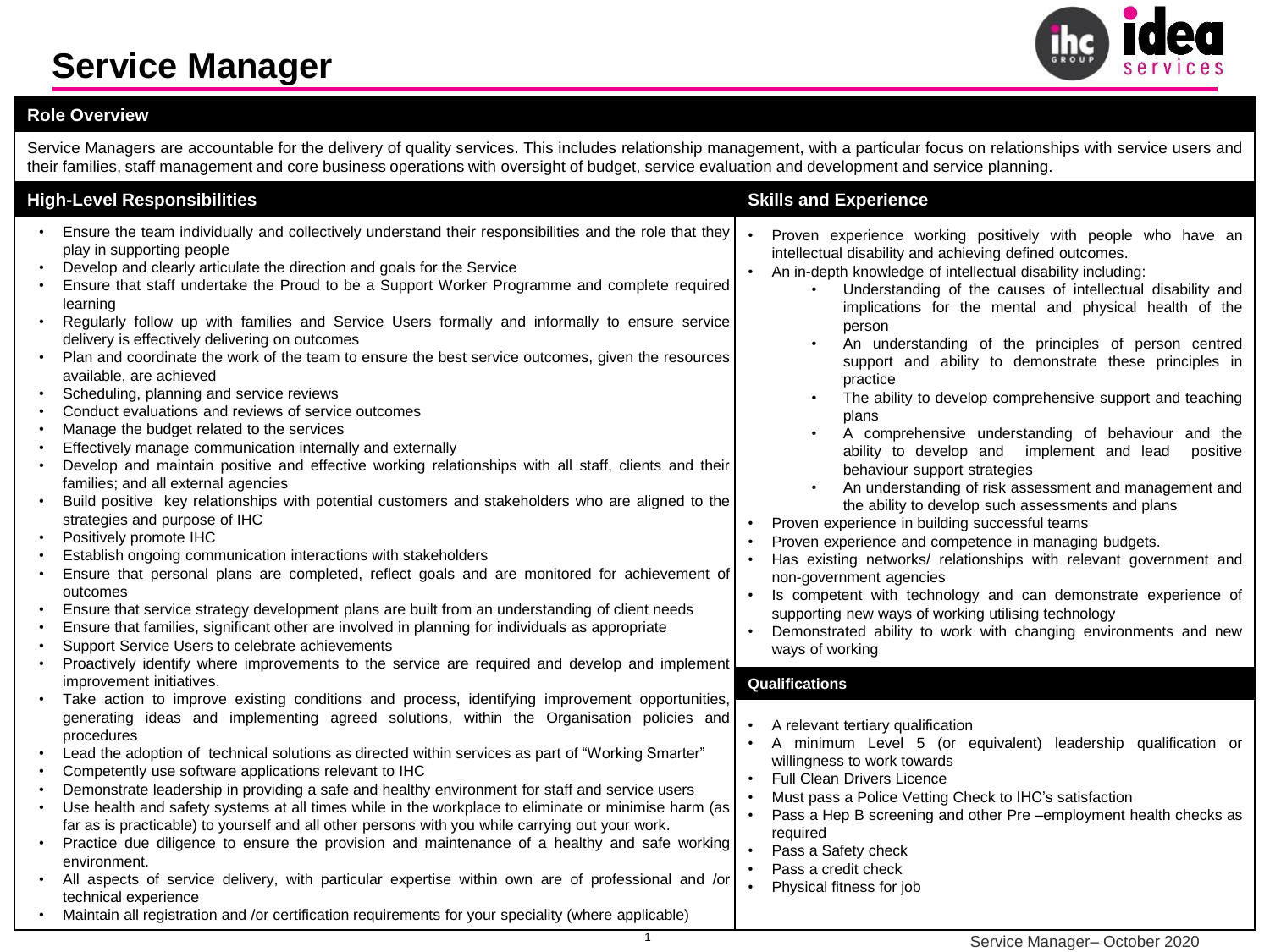## **Service Manager**



| <b>High level responsibilities</b> | <b>Expected Outcomes</b>                                                                                                                                                                                                                                                                                                                                                                                                                                                                                                                                                                                                                                                                                                                                                                                                                                                                                                                                                                    |  |  |  |  |
|------------------------------------|---------------------------------------------------------------------------------------------------------------------------------------------------------------------------------------------------------------------------------------------------------------------------------------------------------------------------------------------------------------------------------------------------------------------------------------------------------------------------------------------------------------------------------------------------------------------------------------------------------------------------------------------------------------------------------------------------------------------------------------------------------------------------------------------------------------------------------------------------------------------------------------------------------------------------------------------------------------------------------------------|--|--|--|--|
| Leadership and Coaching            | • Team members understand the standards and behaviours required and what they must do to meet performance<br>expectations.<br>The EPiC principles are applied to coaching and mentoring.<br>Team members are viewed by staff, clients and their families as possessing the skills required for their positions.<br>$\bullet$<br>Staff development plans are developed and staff are being coached/developed to meet these goals.<br>$\bullet$<br>Coaching provided means team members show higher levels of confidence in dealing with new or difficult situations<br>$\bullet$<br>Team members are inspired, encouraged and empowered to be challenged to develop their competence and seek<br>continuous improvement<br>The vision, mission, and strategic goals for IHC are clearly communicated to all stakeholders<br>Staff can articulate the direction and goals of the service<br>Team development plans include goals linked to the overall direction of the service.<br>$\bullet$ |  |  |  |  |
| Management and Monitoring          | On line modules are completed within expected time frames.<br>$\bullet$<br>Verification and sign off of on job competence is evidenced within the approved time frame<br>$\bullet$<br>Monitors and measures feedback from families and Service users implements process improvements where<br>$\bullet$<br>required.<br>Regular team meetings are held to discuss workload and re-prioritise as required.<br>$\bullet$<br>Actively manages schedules to ensure that services are working effectively and best and most cost effective use of<br>staff resources is achieved.<br>Systems are implemented to monitor and evaluate service outcomes.<br>Reports on service outcome achievement are provided to management including the identification of any current and<br>potential issues.                                                                                                                                                                                                 |  |  |  |  |
| <b>Financial Management</b>        | A clear understanding of the financial/resource needs of the team is demonstrated during the budget development<br>process.<br>Resources are prioritised based on the current goals of the organisation and team.<br>Potential budget issues are proactively identified and solutions implemented.<br>$\bullet$<br>Budget concerns are reported and escalated as required to reduce any possible adverse financial impact.<br>$\bullet$<br>Reports on YTD progress against budget can be provided when requested.<br>$\bullet$                                                                                                                                                                                                                                                                                                                                                                                                                                                              |  |  |  |  |
| Professional/Technical             | Supervision by Manager/ and or Speciality leaders, PDRP or similar<br>$\bullet$<br>Presentations to team on current and new developments within own area of expertise.<br>$\bullet$                                                                                                                                                                                                                                                                                                                                                                                                                                                                                                                                                                                                                                                                                                                                                                                                         |  |  |  |  |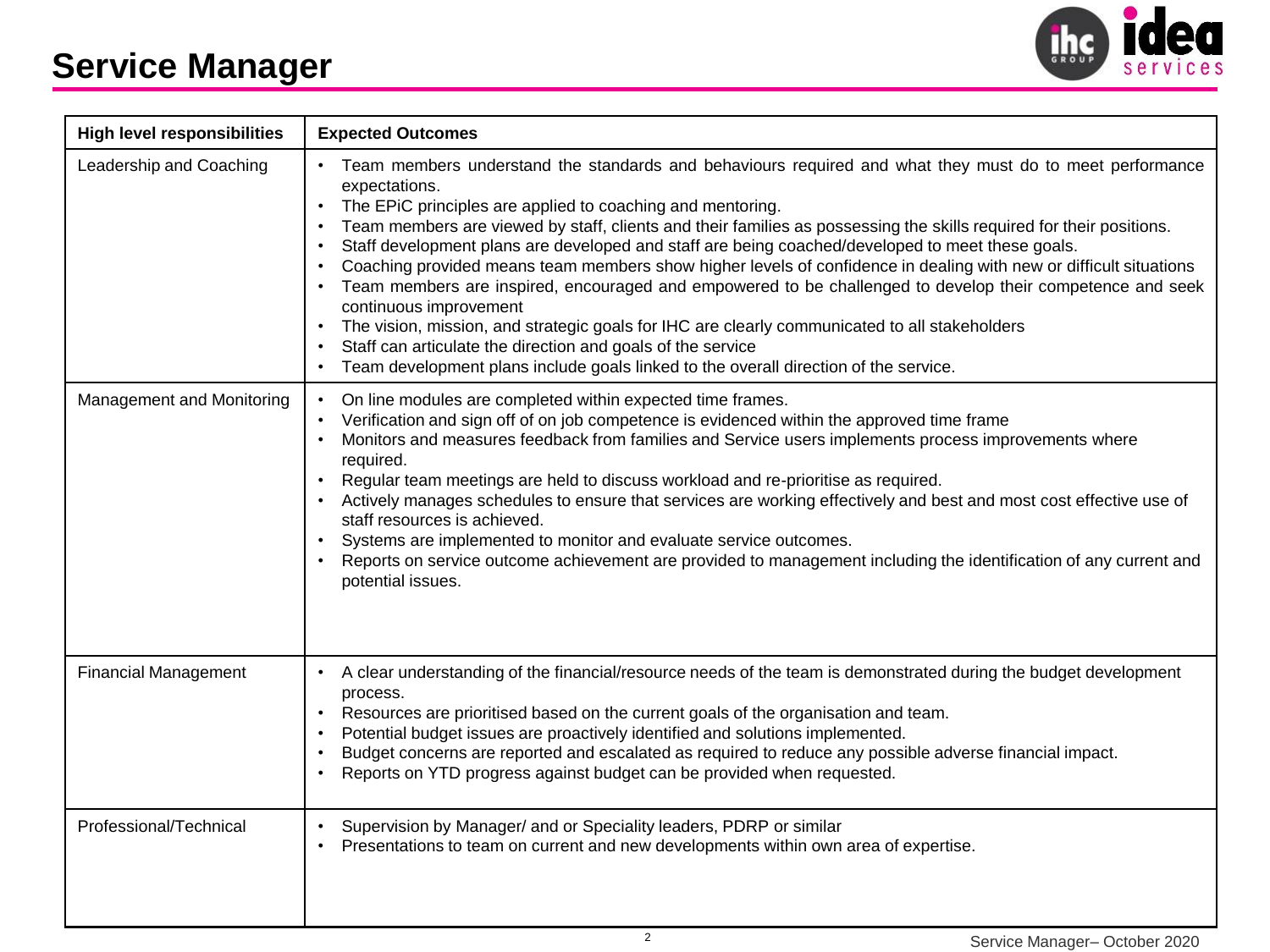

| <b>High level responsibilities</b>               | <b>Expected Outcomes</b>                                                                                                                                                                                                                                                                                                                                                                                                                                                                                                                                                                                                                                                                                                                                                                                                                                                                                                                                                                                                                                                                                                       |  |  |  |  |
|--------------------------------------------------|--------------------------------------------------------------------------------------------------------------------------------------------------------------------------------------------------------------------------------------------------------------------------------------------------------------------------------------------------------------------------------------------------------------------------------------------------------------------------------------------------------------------------------------------------------------------------------------------------------------------------------------------------------------------------------------------------------------------------------------------------------------------------------------------------------------------------------------------------------------------------------------------------------------------------------------------------------------------------------------------------------------------------------------------------------------------------------------------------------------------------------|--|--|--|--|
| Relationship Management<br>and Service Promotion | Messages are amended as appropriate to suit the audience.<br>The method used to communicate messages is appropriate for the message being delivered and the audience.<br>All people the position interacts with: (a) report that an effective working relationship has been established and is being<br>maintained; and (b) view the position holder as a credible and effective resource and a key contributor to the delivery of<br>efficient and effective services.<br>• Relationships with the relevant stakeholders are developed and maintained, i.e NASC, other community agencies and allied<br>organisations.<br>• All relationships developed support the achievement of IHC strategy<br>• These stakeholders view you and IHC as a professional and the preferred disability service provider in New Zealand<br>• Networks with all relevant external stakeholders are established<br>• Stakeholders are kept informed of the services provided by IHC<br>• Communication channels with key influencers and decision makers are established and maintained                                                         |  |  |  |  |
| Service Planning and<br>Development              | • Plans are realistic, service users achieve goals. Regular reviews are documented.<br>Demonstrated links to service users<br>Through feedback, and monitoring against plans.<br>Evidenced through stories, feedback                                                                                                                                                                                                                                                                                                                                                                                                                                                                                                                                                                                                                                                                                                                                                                                                                                                                                                           |  |  |  |  |
| <b>Quality Assurance</b>                         | Seeks and encourages team members to create innovative approaches to address problems.<br>$\bullet$<br>Identifies areas for improvement and works proactively to implement improvements.<br>Improvement plans are documented and implementation evaluated<br>Through continuous improvement processes and initiatives within the services.<br>Through audit compliance to standards<br>Demonstrated improvements in outcomes                                                                                                                                                                                                                                                                                                                                                                                                                                                                                                                                                                                                                                                                                                   |  |  |  |  |
| Technology                                       | • The uptake of technical solutions and compliance with expected technology use within services.                                                                                                                                                                                                                                                                                                                                                                                                                                                                                                                                                                                                                                                                                                                                                                                                                                                                                                                                                                                                                               |  |  |  |  |
| Health and Safety                                | Health and Safety initiatives within the services<br>$\bullet$<br>A safety culture is evidenced through the behaviour of staff<br>IHC's health and safety policy and procedures are complied with at all times while carrying out your work duties.<br>All health and safety issues not able to be resolved through your own interventions are immediately escalated to your<br>manager for resolution.<br>All incidents, hazards and risks are promptly recorded/reported using the reporting procedures defined in staff procedures.<br>Knowledge of workplace health and safety matters is acquired and kept up to date.<br>• Awareness of the hazards and risks associated with the work environment / operations you manage is obtained and this<br>knowledge used to ensure interventions to minimise risks are identified and implemented.<br>Staff reporting to you are made aware of the resources and processes available to assist them in complying with IHC's health<br>and safety policy and procedures.<br>Checks are in place to ensure staff are using and implementing the resources and processes provided. |  |  |  |  |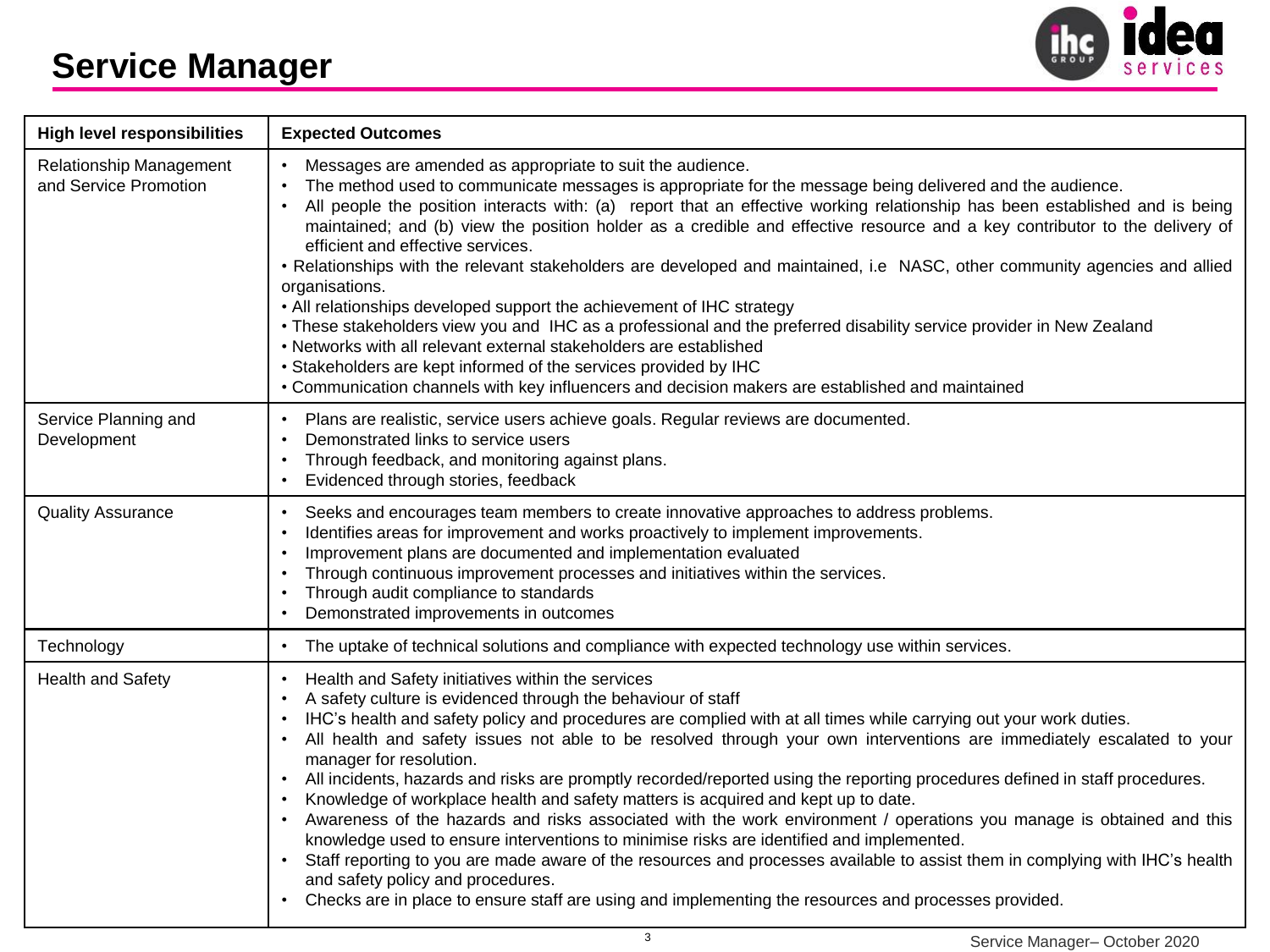## **Service Manager**



| <b>Personal Qualities</b>           |                                                                                                                                                                                                                                                                                                                                                                                                                     | <b>Values and Philosophy</b>                                                                                                                                                                                                                                                                                                                                                           |  |  |  |  |
|-------------------------------------|---------------------------------------------------------------------------------------------------------------------------------------------------------------------------------------------------------------------------------------------------------------------------------------------------------------------------------------------------------------------------------------------------------------------|----------------------------------------------------------------------------------------------------------------------------------------------------------------------------------------------------------------------------------------------------------------------------------------------------------------------------------------------------------------------------------------|--|--|--|--|
| <b>Competency</b>                   | <b>Behaviour</b>                                                                                                                                                                                                                                                                                                                                                                                                    |                                                                                                                                                                                                                                                                                                                                                                                        |  |  |  |  |
| Written and Verbal<br>Communication | Able to communicate clearly and succinctly in a variety of<br>communication settings and styles, and to a variety of<br>audiences.<br>Can get messages across that have the desired effect.<br>Presents the message clearly / concisely and without<br>ambiguity.<br>Considers visual presentation and layout with written<br>communication.                                                                        | An unequivocal commitment to respecting the rights of people with an<br>intellectual disability.<br>A commitment to protecting and enhancing the reputation of IHC by<br>behaving in a professional manner and continually working to<br>improve the service provided.<br>A willingness to develop, coach and support staff to ensure their<br>skill/knowledge base continues to grow. |  |  |  |  |
| <b>Priority Setting</b>             | Spends time on what is important.<br>$\bullet$<br>Can quickly sense what will help or hinder in accomplishing a<br>$\bullet$<br>goal.<br>Eliminates roadblocks and creates focus.<br>$\bullet$                                                                                                                                                                                                                      | A commitment to achieving best practice outcome.                                                                                                                                                                                                                                                                                                                                       |  |  |  |  |
| Working<br>Autonomously             | In most situations is able to perform to expected standards<br>$\bullet$<br>with little support / guidance.<br>An independent, self starter.<br>$\bullet$<br>Anticipates work to be done without having to be told. The<br>$\bullet$<br>work identified is the right work and is completed in the correct<br>way.                                                                                                   | <b>Key relationships</b><br><b>Reports to:</b><br>Area Manager<br>₼                                                                                                                                                                                                                                                                                                                    |  |  |  |  |
| <b>Quality Decisions</b>            | Resilience when faced with obstacles.<br>$\bullet$<br>Makes good decisions based upon a mixture of analysis,<br>$\bullet$<br>wisdom, experience and judgement.<br>Sought out by others for advice and solutions.<br>$\bullet$                                                                                                                                                                                       | <b>Key internal</b><br>Key external<br>relationships:<br>relationships:<br><b>Service Users</b><br>Staff at external                                                                                                                                                                                                                                                                   |  |  |  |  |
| Approachability                     | Is easy to approach and talk to.<br>$\bullet$<br>Builds rapport well and is a good listener.<br>Ability to work collaboratively and to a common purpose.<br>$\bullet$<br>Open-minded and receptive to other ideas.<br>$\bullet$                                                                                                                                                                                     | agencies, such as<br>Families<br><b>NASC</b><br>National Advisory<br>Relevant<br><b>Service</b><br>Roles<br>$\leftarrow$<br>→<br>professional bodies<br><b>Manager</b>                                                                                                                                                                                                                 |  |  |  |  |
| Problem Solving                     | Uses common sense, logic and analysis to identify the core<br>$\bullet$<br>issue causing the problem.<br>Probes all possible sources to identify a solution, looking<br>beyond the obvious and not stopping at the first possible<br>solution.<br>Uses all information gathered to identify the best solution to<br>solve the problem, consulting with others as required but<br>owning the problem until resolved. | <b>Health Professionals</b><br>Health<br><b>Regional General</b><br>Professionals<br>Managers<br>Other allied<br>organisations<br>Service Managers<br>Communities<br><b>Support Workers</b>                                                                                                                                                                                            |  |  |  |  |
| Quality of Work<br>Output           | Delivers quality work to the highest (or better) standard<br>expected.<br>Work produced is almost error free with little need for work to<br>be re-done.                                                                                                                                                                                                                                                            | <b>Direct reports:</b><br><b>Support Workers</b>                                                                                                                                                                                                                                                                                                                                       |  |  |  |  |